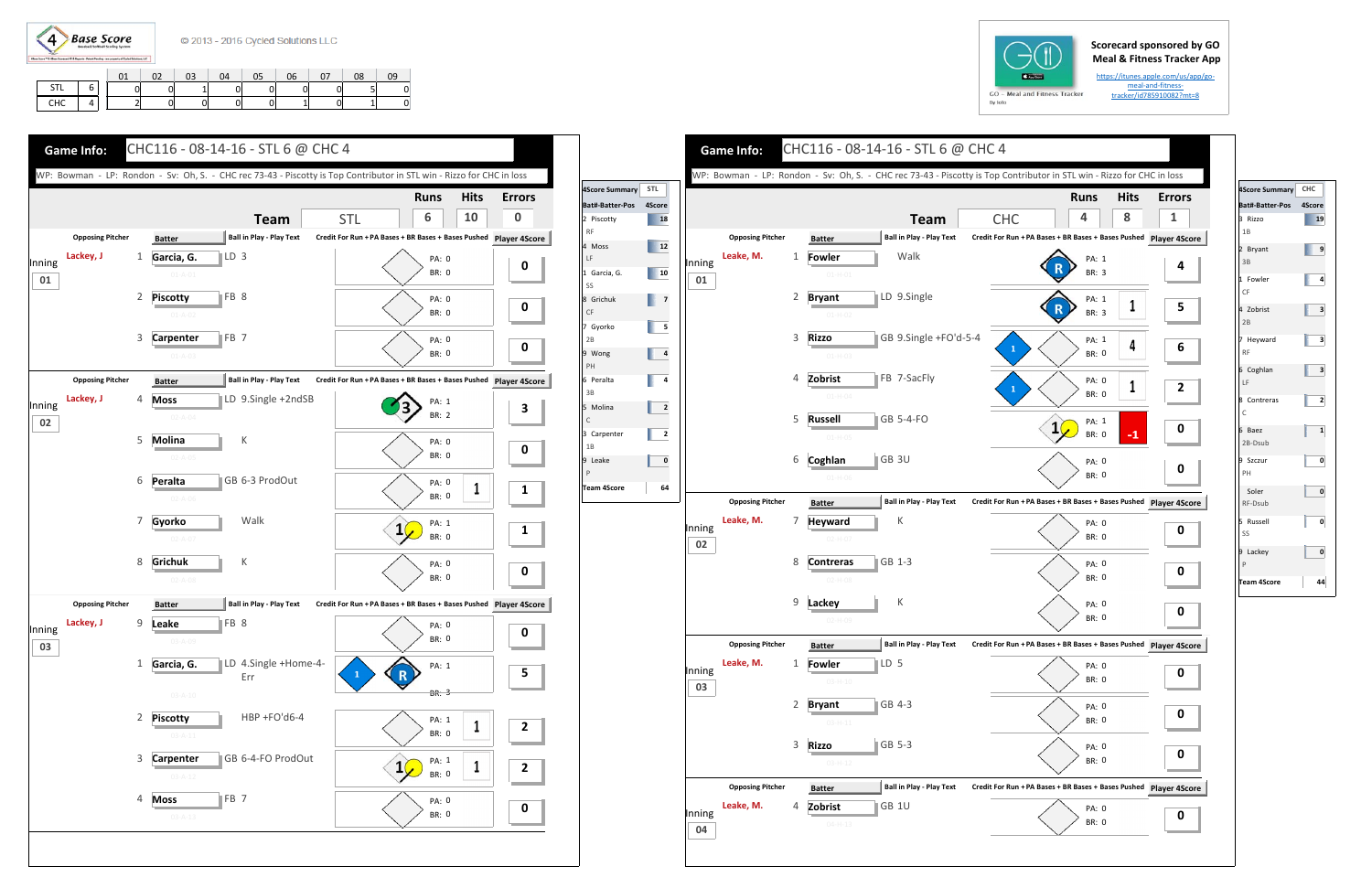$\langle 4 \rangle$ **Base Score** 

|        | <b>Opposing Pitcher</b> |              | <b>Batter</b>                  | <b>Ball in Play - Play Text</b> | Credit For Run + PA Bases + BR Bases + Bases Pushed Player 4Score |                        |      |
|--------|-------------------------|--------------|--------------------------------|---------------------------------|-------------------------------------------------------------------|------------------------|------|
| Inning | Lackey, J               | 5            | <b>Molina</b><br>$04 - A - 14$ | GB 7.Single +DP'd-5-4-3         |                                                                   | PA: 1<br><b>BR: 0</b>  | 1    |
| 04     |                         | 6            | Peralta                        | GB 5-4-3-DP                     |                                                                   | PA: 0                  |      |
|        |                         |              | $04 - A - 15$                  |                                 |                                                                   | $-1$<br><b>BR: 0</b>   | $-1$ |
|        |                         | 7            | Gyorko                         | К                               |                                                                   | PA: 0                  | 0    |
|        |                         |              | $04 - A - 16$                  |                                 |                                                                   | <b>BR: 0</b>           |      |
|        | <b>Opposing Pitcher</b> |              | <b>Batter</b>                  | <b>Ball in Play - Play Text</b> | Credit For Run + PA Bases + BR Bases + Bases Pushed Player 4Score |                        |      |
| Inning | Lackey, J               | 8            | Grichuk                        | FB <sub>7</sub>                 |                                                                   | PA: 0                  | 0    |
| 05     |                         |              | $05 - A - 17$                  |                                 |                                                                   | <b>BR: 0</b>           |      |
|        |                         | 9            | Leake                          | К                               |                                                                   | PA: 0                  |      |
|        |                         |              | $05 - A - 18$                  |                                 |                                                                   | <b>BR: 0</b>           | 0    |
|        |                         | 1            | Garcia, G.                     | К                               |                                                                   | PA: 0                  |      |
|        |                         |              | $05 - A - 19$                  |                                 |                                                                   | <b>BR: 0</b>           | 0    |
|        | <b>Opposing Pitcher</b> |              | <b>Batter</b>                  | <b>Ball in Play - Play Text</b> | Credit For Run + PA Bases + BR Bases + Bases Pushed Player 4Score |                        |      |
| Inning | Lackey, J               | 2            | <b>Piscotty</b>                | FB <sub>9</sub>                 |                                                                   | PA: 0                  |      |
| 06     |                         |              | 06-A-20                        |                                 |                                                                   | BR: 0                  | 0    |
|        |                         | 3            | <b>Carpenter</b>               | GB 3U                           |                                                                   | PA: 0                  |      |
|        |                         |              | $06 - A - 21$                  |                                 |                                                                   | BR: 0                  | 0    |
|        |                         | 4            | <b>Moss</b>                    | GB 3-1                          |                                                                   | PA: 0                  |      |
|        |                         |              | $06 - A - 22$                  |                                 |                                                                   | BR: 0                  | 0    |
|        | <b>Opposing Pitcher</b> |              | <b>Batter</b>                  | <b>Ball in Play - Play Text</b> | Credit For Run + PA Bases + BR Bases + Bases Pushed Player 4Score |                        |      |
|        | Lackey, J               | 5            | <b>Molina</b>                  | GB 8.Single +FO'd6-4            |                                                                   |                        |      |
| Inning |                         |              | $07 - A - 23$                  |                                 |                                                                   | PA: 1<br>BR: 0         | 1    |
| 07     |                         |              |                                |                                 |                                                                   |                        |      |
|        |                         | 6            | Peralta                        | GB 6-4-FO                       | 1                                                                 | PA: 1<br>$-1$<br>BR: 0 | 0    |
|        |                         |              | $07 - A - 24$                  |                                 |                                                                   |                        |      |
|        |                         | 7            | Gyorko                         | LD <sub>5</sub>                 |                                                                   | PA: 0                  | 0    |
|        |                         |              | $07 - A - 25$                  |                                 |                                                                   | <b>BR: 0</b>           |      |
|        | Grimm, J.               | 8            | Grichuk                        | $K - 2 - 3$                     |                                                                   | PA: 0                  | 0    |
|        |                         |              | $07 - A - 26$                  |                                 |                                                                   | <b>BR: 0</b>           |      |
|        | <b>Opposing Pitcher</b> |              | <b>Batter</b>                  | <b>Ball in Play - Play Text</b> | Credit For Run + PA Bases + BR Bases + Bases Pushed Player 4Score |                        |      |
| Inning | Rondon, H.              | 9            | Wong                           | LD 7.Single                     |                                                                   | PA: 1                  | 4    |
| 08     |                         |              | $08 - A - 27$                  |                                 |                                                                   | BR: 3                  |      |
|        |                         | $\mathbf{1}$ | Garcia, G.                     | GB 1.Single (bunt)              |                                                                   | PA: 1                  |      |
|        |                         |              | $08 - A - 28$                  |                                 |                                                                   | 1<br>BR: 3             | 5    |
|        |                         |              |                                |                                 |                                                                   |                        |      |

|  |            |   | 02 <sup>2</sup> | 03 <sup>7</sup> | 04 | 05 | 06 | 07 | 08 | 09 |   |
|--|------------|---|-----------------|-----------------|----|----|----|----|----|----|---|
|  | <b>STL</b> | 6 | <sub>0</sub>    | $\Omega$        |    |    | 0  | ΩI |    |    |   |
|  | CHC        | 4 | $\mathcal{L}$   |                 | 0  |    | 0  | ÷. |    |    | u |



|              |                         | 5           | <b>Russell</b><br>GB 5-3<br>$04 - H - 14$         | PA: 0<br><b>BR: 0</b>                                         | 0                       |
|--------------|-------------------------|-------------|---------------------------------------------------|---------------------------------------------------------------|-------------------------|
|              |                         | 6           | Coghlan<br><b>IGB</b> 4-3                         | PA: 0                                                         | 0                       |
|              |                         |             | $04 - H - 15$                                     | <b>BR: 0</b>                                                  |                         |
|              | <b>Opposing Pitcher</b> |             | <b>Ball in Play - Play Text</b><br><b>Batter</b>  | Credit For Run + PA Bases + BR Bases + Bases Pushed           | Player 49               |
| Inning       | Leake, M.               | 7           | GB 5-3<br><b>Heyward</b><br>$05-H-16$             | PA: 0<br><b>BR: 0</b>                                         | 0                       |
| 05           |                         | 8           | К<br><b>Contreras</b>                             | PA: 0                                                         |                         |
|              |                         |             | $05-H-17$                                         | BR: 0                                                         | 0                       |
|              |                         | 9           | Lackey<br>К                                       | PA: 0                                                         | 0                       |
|              |                         |             | $05-H-18$                                         | <b>BR: 0</b>                                                  |                         |
|              | <b>Opposing Pitcher</b> |             | <b>Ball in Play - Play Text</b><br><b>Batter</b>  | Credit For Run + PA Bases + BR Bases + Bases Pushed Player 4S |                         |
| Inning<br>06 | Leake, M.               | 1           | GB 3U<br><b>Fowler</b><br>$06 - H - 19$           | PA: 0<br>BR: 0                                                | 0                       |
|              |                         | 2           | FB 8.Triple<br><b>Bryant</b>                      | PA: 3                                                         |                         |
|              |                         |             | 06-H-20                                           | BR: 1                                                         | 4                       |
|              |                         | 3           | LD 7.Single<br><b>Rizzo</b><br>$06-H-21$          | PA: 1<br>1<br>1<br>BR: 1                                      | 4                       |
|              |                         | 4           | GB 3U ProdOut<br>Zobrist                          | PA: 0<br>1                                                    | 1                       |
|              |                         |             | $06-H-22$                                         | <b>BR: 0</b>                                                  |                         |
|              |                         | 5           | FB 8<br><b>Russell</b><br>$06-H-23$               | PA: 0<br><b>BR: 0</b>                                         | 0                       |
|              |                         |             |                                                   |                                                               |                         |
|              | <b>Opposing Pitcher</b> |             | <b>Ball in Play - Play Text</b><br><b>Batter</b>  | Credit For Run + PA Bases + BR Bases + Bases Pushed Player 4S |                         |
| Inning<br>07 | Leake, M.               | 6           | LD 7.Double<br>Coghlan<br>$07 - H - 24$           | PA: 2<br>BR: 1                                                | 3                       |
|              |                         | 7           | <b>Heyward</b><br>GB 5.Single                     | PA: 1<br>1                                                    | 3                       |
|              |                         |             | $07 - H - 25$                                     | BR: 1                                                         |                         |
|              | Bowman, M.              | 8           | Walk<br><b>Contreras</b>                          | PA: 1<br>1<br><b>BR: 0</b>                                    | $\overline{\mathbf{c}}$ |
|              |                         |             | $07 - H - 26$                                     |                                                               |                         |
|              |                         | 9           | FB 8<br><b>Szczur</b><br>$07 - H - 27$            | PA: 0<br>BR: 0                                                | 0                       |
|              |                         | $\mathbf 1$ | К<br><b>Fowler</b>                                | PA: 0                                                         | 0                       |
|              |                         |             | $07 - H - 28$                                     | <b>BR: 0</b>                                                  |                         |
|              |                         | 2           | FB <sub>9</sub><br><b>Bryant</b><br>$07 - H - 29$ | PA: 0<br>BR: 0                                                | 0                       |
|              |                         |             |                                                   |                                                               |                         |
|              |                         |             |                                                   |                                                               |                         |